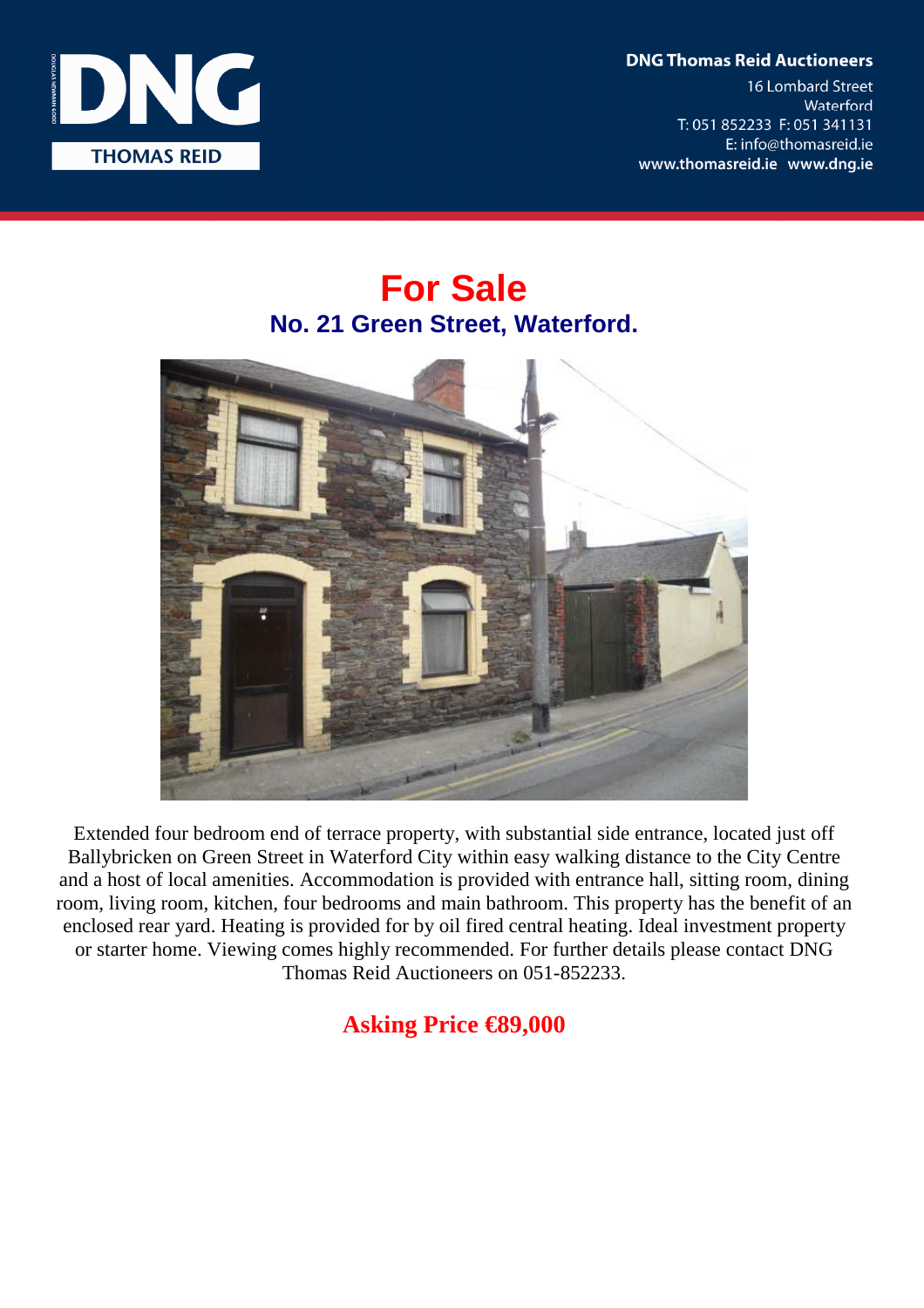| <b>Accommodation</b>            |                                                                                                               |                    |
|---------------------------------|---------------------------------------------------------------------------------------------------------------|--------------------|
| <b>Entrance Hall</b>            |                                                                                                               |                    |
|                                 | Carpet Flooring, decorative radiator cover.                                                                   |                    |
| <b>Sitting Room</b>             |                                                                                                               | 3.62 x 3.01        |
|                                 | Laminate wood flooring, curtains to window, coving to ceiling.                                                |                    |
| Dining Room                     |                                                                                                               | 4.71 x 1.92        |
|                                 | Tiled floor, wood panelled walls to dado height, storage under stairs.                                        |                    |
| <b>Hot Press</b>                |                                                                                                               |                    |
| <b>Living Room</b>              |                                                                                                               | 4.53 x 3.03        |
|                                 | Pine wood flooring, coving to ceiling, curtains to window.                                                    |                    |
| <b>Kitchen</b>                  |                                                                                                               | $2.73 \times 3.03$ |
| entrance.                       | Tiled floor and splashback, cream fitted kitchen with ground and eye level units, electric hob and oven, side |                    |
| <b>First Floor</b>              |                                                                                                               |                    |
| Landing                         |                                                                                                               |                    |
| Landing in Pine wooden flooring |                                                                                                               |                    |
| Bedroom 1                       |                                                                                                               | $3.00 \times 3.14$ |
|                                 | Pine wooden flooring, curtains to window.                                                                     |                    |
| Bedroom 2                       |                                                                                                               | $3.18 \times 3.07$ |
|                                 | Pine wooden flooring, curtains to window.                                                                     |                    |
| Bedroom 3                       |                                                                                                               | $2.43 \times 3.07$ |
|                                 | Pine wooden flooring, curtains to window.                                                                     |                    |
| Bedroom 4 / Study               |                                                                                                               | 2.72 x 1.95        |
|                                 | Pine wooden flooring, curtains to window.                                                                     |                    |
| <b>Main Bathroom</b>            |                                                                                                               | 2.02 x 2.03        |
|                                 | WC, WHB, Bath with electric Triton T90Si electric shower. Tiled walls.                                        |                    |
| Heating                         | Oil Fired central heating                                                                                     |                    |
| <b>Features</b>                 | Extended to include two reception rooms, dining room and four bedrooms. Substantial side                      |                    |
|                                 | entrance suitable for vehicular access. Aluminium single glazed windows and doors.                            |                    |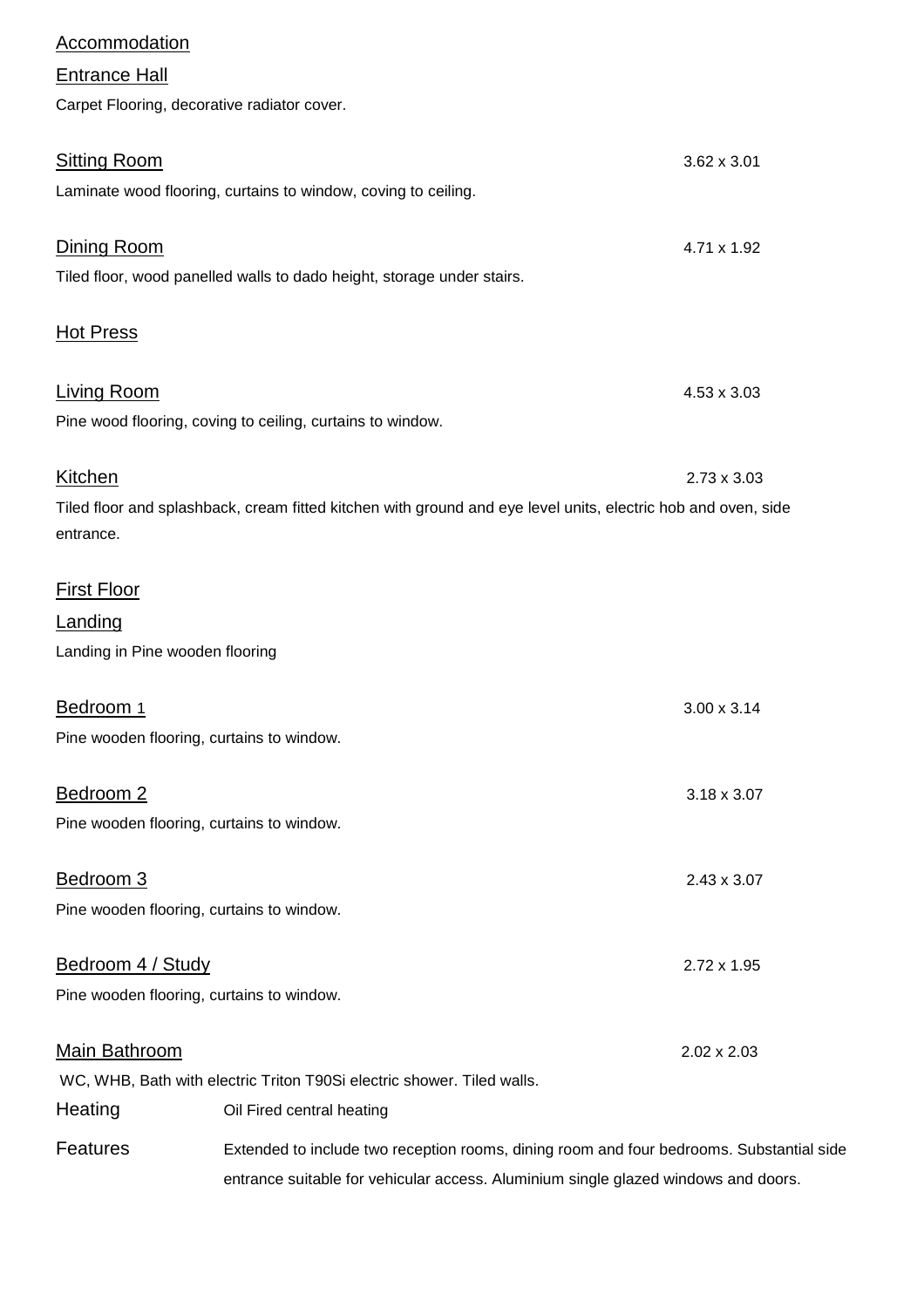## Viewing by prior appointment with agents DNG Thomas Reid Auctioneers Phone: 051-852233



Entrance Hallway Kitchen







Kitchen





Landing **Main Bathroom**